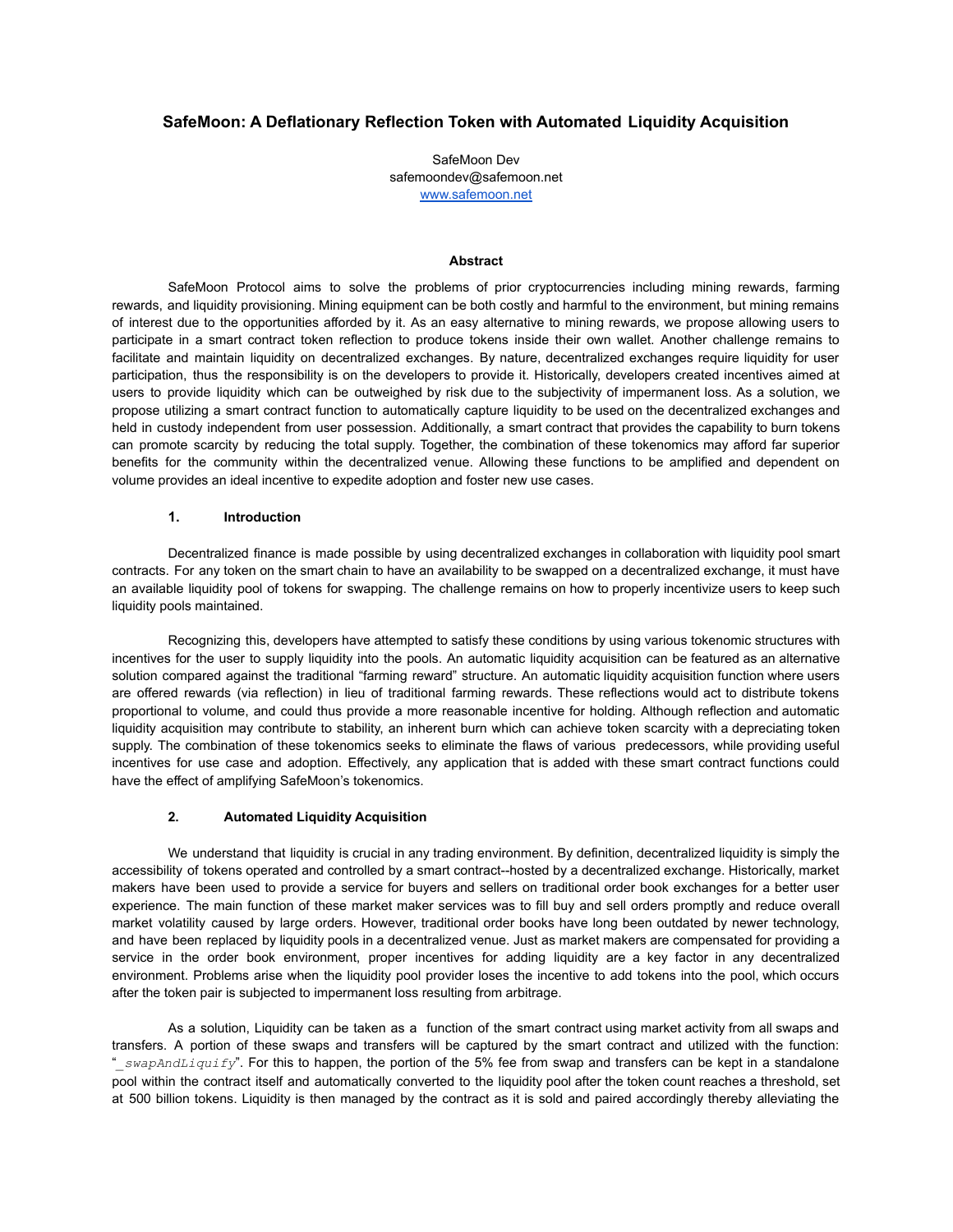users from having to subject themselves to any impermanent loss scenarios. Large liquidity pools act to decrease the volatility of the swap impacts against the overall available supply. Therefore, as the token matures, the auto-liquidity can be attributed toward an ever growing market stability capable of absorbing large market activity.



## **3. Token Reflection**

Traditional mining is both costly and inconvenient for the user. Frictionless, static reflection rewards accrue by simply holding your tokens, and features an innovative hold-farming reward structure that stands out from conventional pool-farming rewards. The idea behind this function is to eliminate token dependencies that have created problems in the past, including, but not limited to:

- 1. Pooling funds in unverified 3rd party smart contracts;
- 2. External website interfaces;
- 3. Transaction fees needed to claim rewards.

Earlier models of decentralized finance tokens such as pool farming are costly and rely on user action to manually compound rewards. As a solution, we propose the utilisation of a compounding reward structure that requires no additional fees in a smart contract function, also known as token reflections. To achieve this, reflection must happen without cost or impact to the user. Considering the static rate of reflection set at 5%, the volume of market activity will directly impact the quantity of token reflection based upon the percentage of tokens held by the user relative to the overall supply. With the "*\_excludeFromReward*" function enabled for individual addresses, accounts such as exchanges, hot wallets, dapps, etc. can be excluded from token reflection, thus granting more rewards to individual holders.